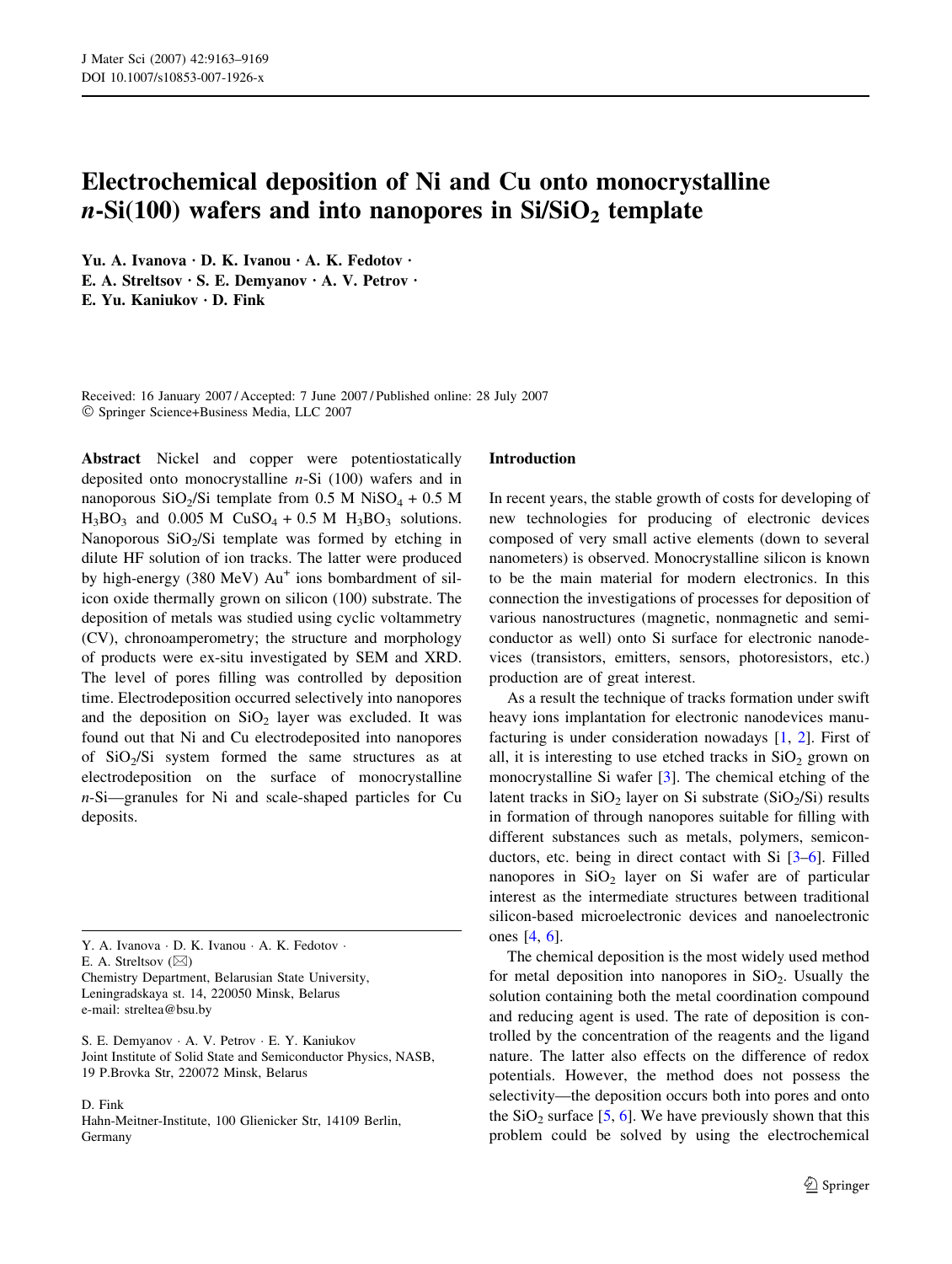<span id="page-1-0"></span>deposition technique. Particularly, CdTe and PbSe were electrochemically deposited into pores of  $SiO<sub>2</sub>/Si$  system [\[7](#page-6-0), [8\]](#page-6-0). We have proved that the deposition takes place only into pores and could be easily controlled by the electrode potential.

In the present work electrochemical deposition of Ni and Cu on *n*-Si wafers and into nanopores in  $SiO<sub>2</sub>$  layer formed on  $n-Si(100)$  wafers has been studied.

#### Experimental

Cu and Ni were electrochemically deposited into porous  $SiO<sub>2</sub>$  layer grown on *n*-Si (100) wafers (P-doped with resistivity of 4.5  $\Omega$  cm). For comparison Cu und Ni electrodeposition onto the surface of monocrystalline  $n-Si$ (100) wafers was also studied. Prior to the electrochemical experiments the samples of Si substrates were subsequently cleaned in HNO<sub>3</sub> (weight percentage  $w = 56\%$ ) at 80 °C during 30 s, washed by bidistilled water and etched in HF  $(w = 4\%)$  to remove the native surface oxide and to form atomically smooth hydrogen-activated (H-terminated) surface  $[9, 10]$  $[9, 10]$  $[9, 10]$  $[9, 10]$ . To produce porous SiO<sub>2</sub>/Si template, SiO<sub>2</sub> layer was thermally grown on  $n-Si$  (100) substrate at 1,100 °C during 10 h in oxygen atmosphere. The initial thickness of grown  $SiO<sub>2</sub>$  layer was found to be  $0.9 \pm 0.1$  µm. Then the samples were irradiated by scanned beams of 350 MeV  $197\text{Au}^+$  ions with fluence of  $5 \times 10^8$ cm<sup>-2</sup> at the "ISL" accelerator center at the Hahn-Meitner-Institute (Berlin, Germany) to produce latent ion tracks in silicon oxide. Pores were formed under chemical etching of the irradiated  $SiO<sub>2</sub>$  layer in dilute HF (w = 1.35%). Electrical contact to Si substrates was performed through In–Ga eutectic.

Electrochemical and photoelectrochemical measurements were carried out in a three-electrode two-compartment cell (the cell volume was  $20 \text{ cm}^3$ ) with an optical quality window, platinum counter-electrode and Ag, AgClIKCl<sub>(sat.)</sub> reference electrode  $(+0.220 \text{ V}$  versus saturated hydrogen electrode). All potentials in the work are given with respect to this reference electrode. The potentials were controlled by the conventional programmable potentiostate. The potential scan rate was  $0.02 \text{ V s}^{-1}$  in all potentiodynamic experiments.

Metal electrodeposition was carried out in solution  $0.5 M$  NiSO<sub>4</sub> + 0.5 M H<sub>3</sub>BO<sub>3</sub> (Ni bath); 0.005 M  $CuSO<sub>4</sub> + 0.5 M H<sub>3</sub>BO<sub>3</sub>$  (Cu bath). The electrolytes were prepared using high purity reagents and bidistilled water.

Before electrochemical measurements the electrolytes were deaerated by Ar during 10 min. During all experiments Ar flow was kept above the electrolyte in the cell. The halogen lamp (50 W, 12 V) with IR filter was used as a light source. The light flux power  $J = 7$  mW cm<sup>-2</sup>. The experiments were carried out at constant temperature of  $20 \pm 2$  °C.

Scanning electron microscopy (SEM) investigations were performed with LEO 1455 microscope (ROENTEC GmbH). X-ray diffraction (XRD) analysis was carried out with HZG-4A diffractometer using CoK $\alpha$  radiation and MnO<sub>2</sub> filter.

## Results and discussion

Nanopores formation in  $SiO<sub>2</sub>/Si$  template

The nanoporous  $SiO<sub>2</sub>/Si$  template was formed under chemical etching of the irradiated  $SiO<sub>2</sub>$  layer in dilute HF at ambient conditions. During the etching the dissolution of  $SiO<sub>2</sub>$  layer occurs. The damaged regions (latent tracks) contain a lot of defects like distorted and broken bonds, point defects, etc. and their chemical activity is higher when compared with nondamaged ones. Therefore, the etching rate of latent tracks in  $SiO<sub>2</sub>$  is higher than nondamaged areas and cone-shaped pores are formed. The etching was characterized in terms of changing of  $SiO<sub>2</sub>$ layer thickness d and pores' parameters (the diameter  $d_{\text{top}}$ 



Fig. 1 The scheme showing the stages of etching of latent tracks in  $SiO<sub>2</sub>$  layer on *n*-Si surface in HF solution (a) and the pore parameters versus the etching time in 1.35% HF solution at 20  $^{\circ}$ C (b)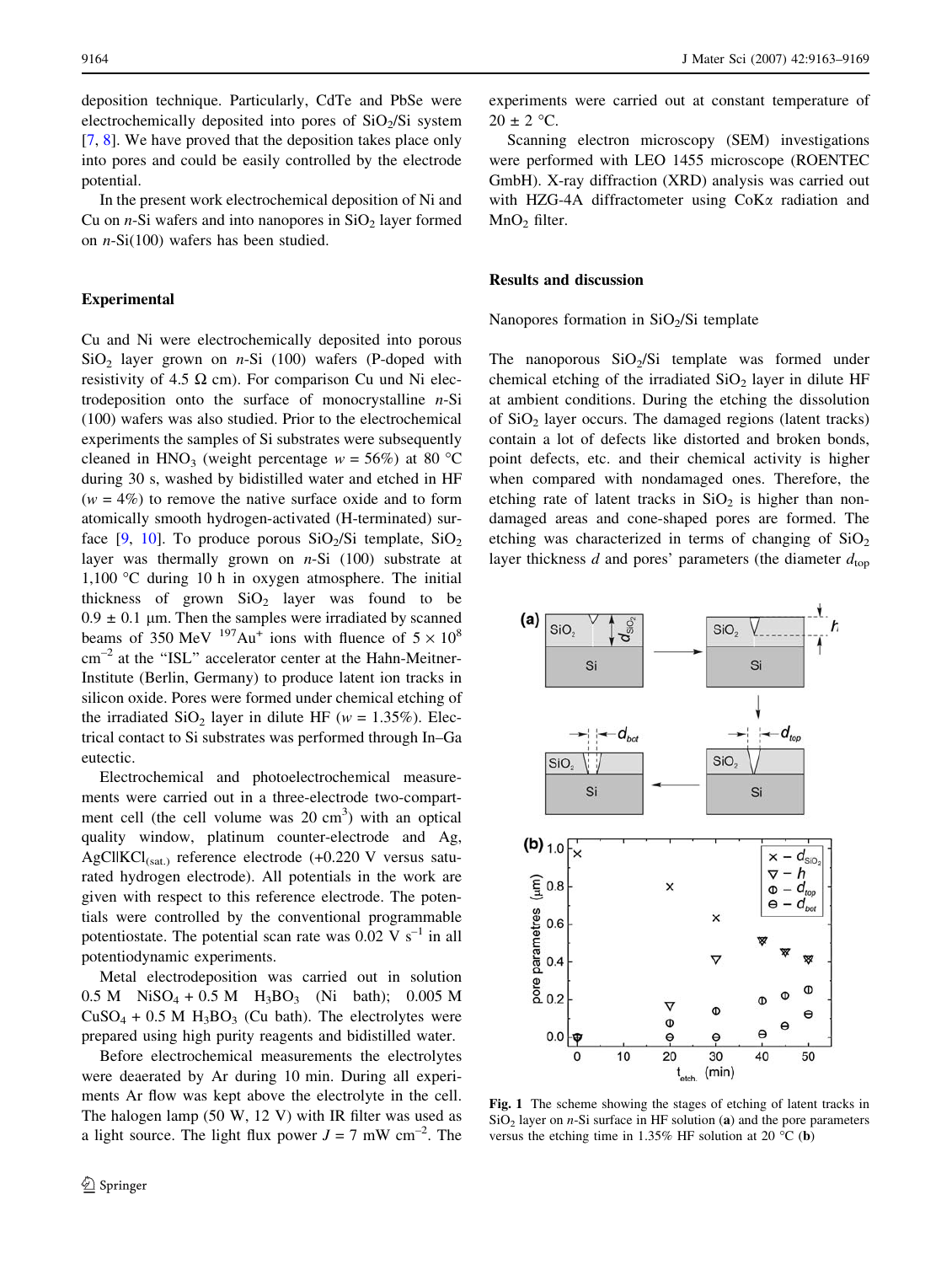of pore top part, the bottom pore diameter  $d_{\text{bot}}$  and the pore height h) (Fig. [1](#page-1-0)a). While etching the top pore diameter rises and through pore with bottom diameter  $d_{\text{bot}}$ is formed at etching time  $t_{\text{etch}} > 30$  min (Fig. [1](#page-1-0)b). As experiments have shown, the pore height  $h$  rised at first stage of etching and then decreased with time due to thinning of  $SiO<sub>2</sub>$  layer.

In order to obtain  $SiO<sub>2</sub>/Si$  template with pores suitable for electrochemical filling it is necessary to carry out the etching process till the uncapping of Si surface, since electrodeposition is realized only onto conducting areas of a template. It was observed that etching for 45 min caused the formation of pores randomly distributed over the surface and looked like truncated cones with the base diameters of 110 and 250 nm and height h of about 430 nm (see Fig. 2).

Before filling of pores in  $SiO<sub>2</sub>/Si$  templates by metals, the characteristic features of metal deposition onto  $n-Si$ surface in the mentioned electrolytes were preliminary investigated. Firstly, the electrochemical behavior of  $n-Si$ electrode in  $0.5$  M  $H_3BO_3$  (background electrolyte) was studied.



Fig. 2 SEM images of nanopores in  $SiO<sub>2</sub>$  layer after treating in 1.35% HF solution at 20 °C during 45 min: top view  $(a)$  and cross section under  $30^{\circ}$  (b)

Electrochemical behavior of *n*-Si electrode in  $H_3BO_3$ 

Figure  $3$  presents the voltammogram for  $n-Si$  electrode in  $0.5$  M  $H_3BO_3$  (pH 3.7). Significant cathodic current appears at potentials  $E \le -0.8$  V. This current is associated with  $H<sup>+</sup>$  reduction. Under dark anodic polarization there is no remarkable anodic current on the CV curve down to +1.2 V. Provided n-Si electrode is illuminated, anodic photocurrent appears at  $E \ge -0.25$  V. This current is related to the silicon oxidation and results in formation of insulating  $SiO_2 \cdot nH_2O$  layer on the electrode surface. The following cathodic potential scan does not exhibit any cathodic current within the range of potentials from 0 to –1.2 V. Such an electrochemical behavior of  $n-Si$  in  $H_3BO_3$ solution is in a good agreement with a band bending model. Cathodic processes on  $n$ -Si occur at potentials  $E$  less than flat band potential of the semiconductor  $(E_{\text{fb}})$ . At potentials  $E > E<sub>fb</sub>$  space charge region (SCR) is formed in *n*-Si preventing its oxidation in the dark. Under illumination photoelectrons and photoholes are generated in silicon. SCR separates photoelectrons and photoholes. Photoholes move towards *n*-Si surface and take part in the oxidation resulting in anodic photocurrent. As a first approximation the onset potential of anodic photocurrent  $E_{on}^a = -0.25$  V could be admitted to  $E_{\text{fb}}$  of semiconductor [\[11](#page-6-0)].

Nickel electrodeposition onto n-Si electrode and into porous  $SiO<sub>2</sub>/Si$  template

In the  $H_3BO_3$  electrolyte containing 0.5 M NiSO<sub>4</sub> the onset potential of the cathodic current is –0.80 V (Fig. [4](#page-3-0)a). This current is significantly higher than cathodic current on  $n-Si$ in background electrolyte and related to Ni(II) reduction on



Fig. 3 Cyclic voltammograms for *n*-Si electrode in 0.5 M  $H_3BO_3$ recorded under chopped illumination. The direction of potential scan is given by arrows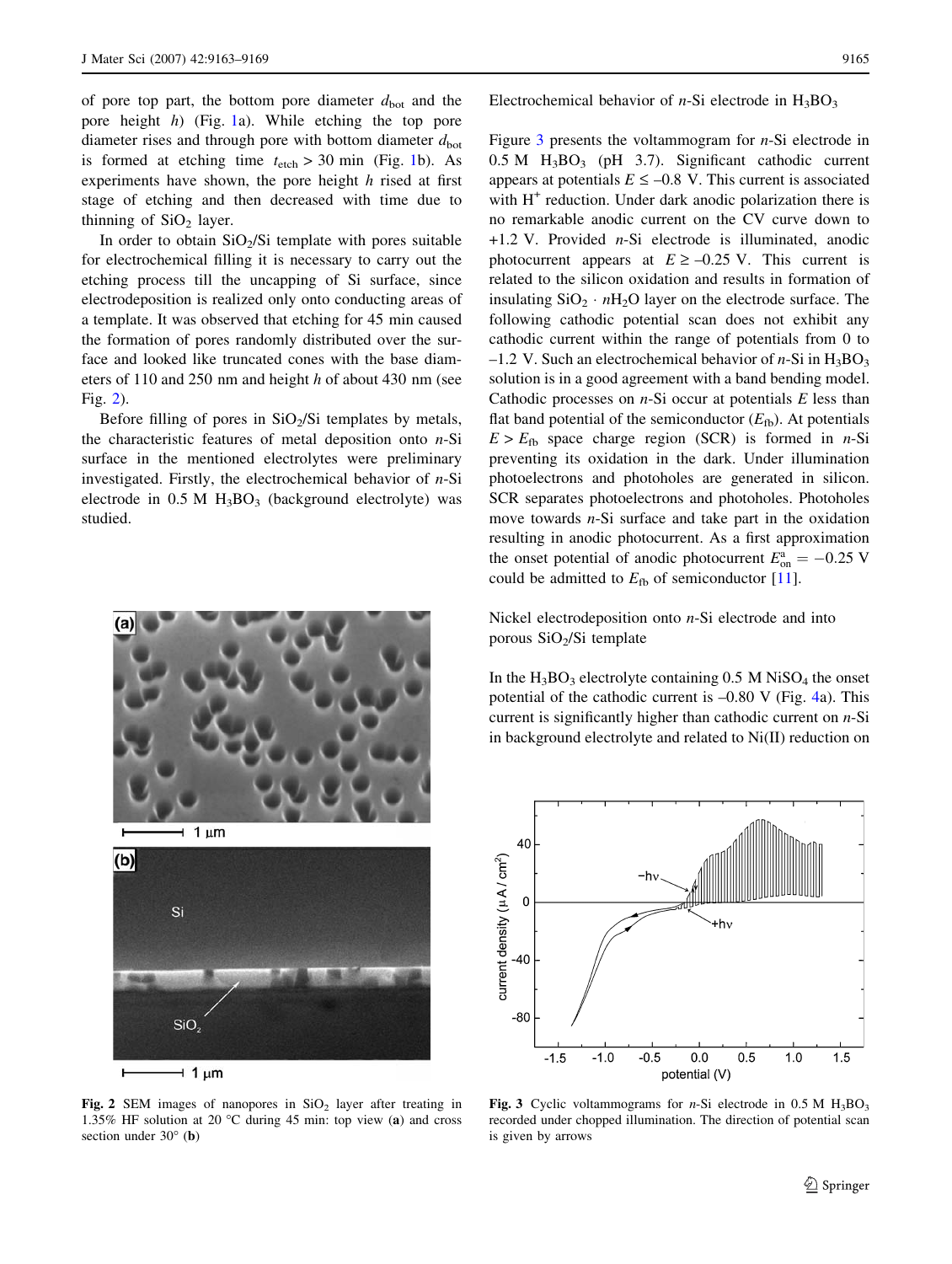<span id="page-3-0"></span>

Fig. 4 Cyclic voltammogram (a) for  $n-Si$  electrode in 0.5 M  $H_3BO_3 + 0.5 M NiSO_4$  (solid line—the first scan, dashed line—the second potential scan). Current–time transients (b) for nickel deposition onto  $n-Si$  in 0.5 M H<sub>3</sub>BO<sub>3</sub> + 0.5 M NiSO<sub>4</sub>. All the curves were recorded in the dark

n-Si surface, which takes place with overvoltage  $\eta_c = 0.31$  V. As the equilibrium potential of Ni(II) reduction  $E_{\text{Ni}}^{2+}$  /N<sub>i</sub><sup>0</sup> = -0.49 V less than  $E_{\text{fb}}$ , the high overvoltage of Ni deposition onto  $n-Si$  is caused by the nucleation barrier. The reverse potential scan exhibits a narrow loop of current hysteresis, which points to 3D nuclei formation and autocatalytic character of Ni deposition as usual for metal deposition onto Si  $[12-15]$ . At the second cathodic potential scan nickel deposition takes place with lower overvoltage  $\eta_c' = 0.17$  V. This fact indicates that Ni deposition occurs onto Ni nuclei formed on the silicon surface at the first cathodic potential scan. The reverse potential scan does not show any anodic current in the dark within the potential range from  $-1.0$  to  $-0.32$  V.

Figure 4b shows a series of current transients for Ni deposition onto n-Si electrode at constant potentials within the potential range from  $-0.80$  to  $-1.00$  V with step of 0.025 V. The stirring of the electrolyte does not exert upon the value of cathodic current but the level of cathodic polarization does: the more negative potential is applied the higher current appears. Therefore, at potential range from  $-0.80$  to  $-1.00$  V Ni deposition onto *n*-Si is kinetically limited.

Figure 5 presents the anodic voltammograms for  $n-Si$ electrode after Ni electrodeposition recorded under chopped illumination. As evident from the figure, the form of the curves differs depending on the amount of Ni electrodeposited. At small amounts of Ni (Fig. 5a) only the anodic photocurrent is observed for n-Si/Ni electrode. It is 3–5 times higher in comparison with bare  $n-Si$  and caused by Ni oxidation due to photoholes generated in  $n-Si$  under illumination.

As the quantity of Ni increases the dark anodic current appears. The greater the quantity of Ni deposit on the Si electrode, the greater dark current is registrated and the



Fig. 5 Anodic voltammogram for n-Si/Ni electrode in 0.5 M  $H_3BO_3 + 0.5 M NiSO_4$  recorded under chopped illumination. The values of cathodic charge responsible for Ni electrodeposition (at  $E = -1.0$  V) are indicated on the plots

lower photocurrent is observed (Fig. 5b–e). According to these data we supposed that both dark anodic current and photocurrent on n-Si/Ni electrode are mainly attributed to Ni oxidation. The side reaction of  $n-Si$  oxidation also takes place under illumination. The immediate cause of such an electrochemical behavior of n-Si/Ni electrode is not fully clear. It is probably related to the peculiarities of particles size distribution at different amounts of nickel that effects on the Me–substrate interaction and results in difference in anodic oxidation of n-Si/Ni electrode.

The increasing of anodic current at potentials  $E \ge +1.1$  V is probably related to H<sub>2</sub>O oxidation on *n*-Si/Ni electrode.

SEM images of n-Si electrode covered with Ni granules at  $E = -1.0$  V are presented in Fig. [6](#page-4-0)a and b. At the first stages of deposition the individual roundish particles with sizes of 30–70 nm are formed. At longer time the deposit represents compact granular uniform coating. According to the XRD data face centered cubic (fcc) Ni phase with lattice parameter  $a = 0.352$  nm is formed (Fig. [6](#page-4-0)e).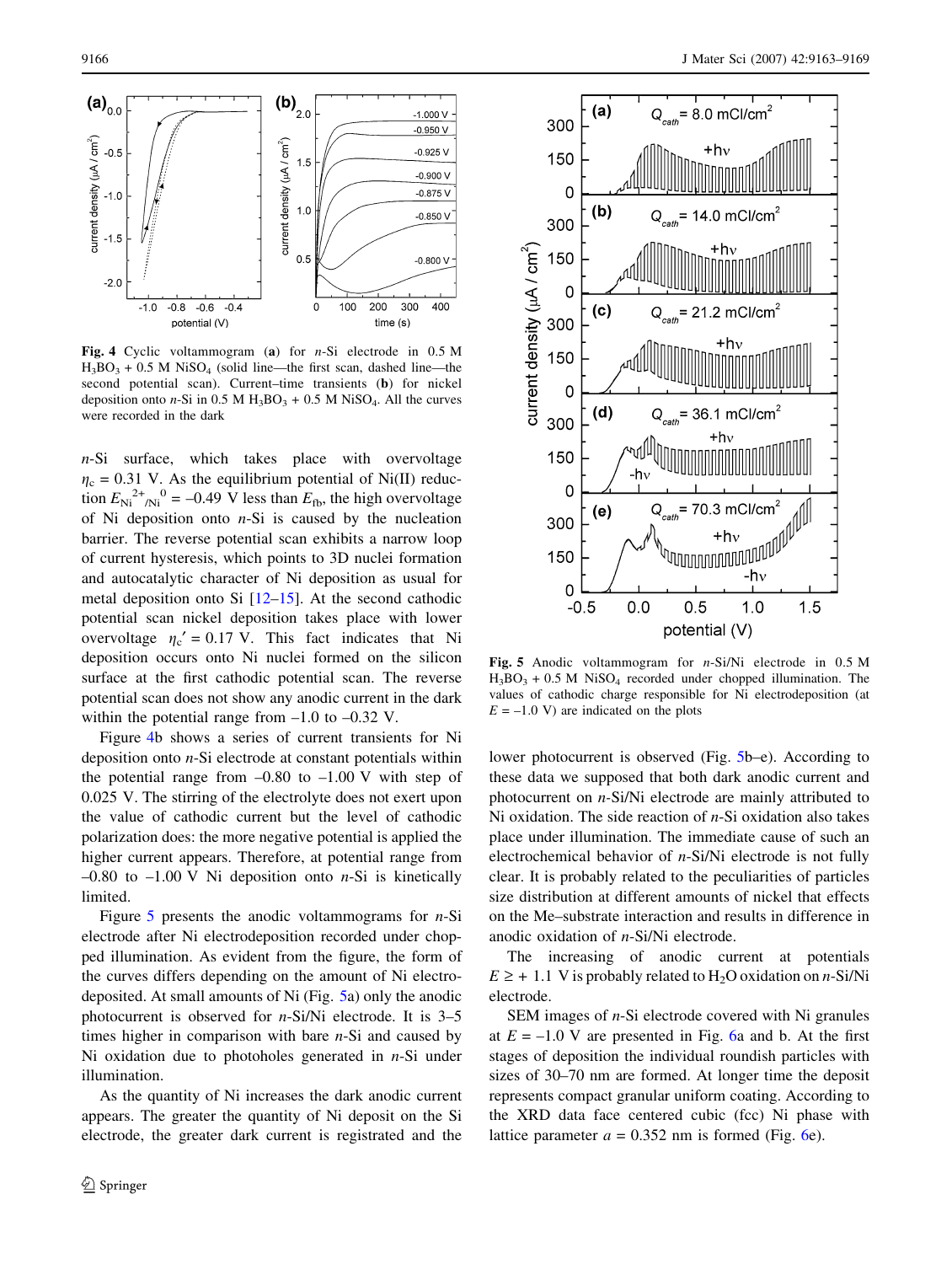<span id="page-4-0"></span>Fig. 6 SEM images of Ni particles electrodeposited onto  $n$ -Si surface for 30 s (a) and 120 s (b) and into nanoporous SiO2/Si template for 40 s—at the pore bottom (c) and for 150 s—filled pores (d) and XRD pattern of Ni electrodeposited onto n-Si surface (e). Electrodeposition was carried out at  $E = -1.0$ from electrolyte 0.5 M  $H_3BO_3 + 0.5 M NiSO<sub>4</sub>$ 



Being electrodeposited into nanopores in  $SiO<sub>2</sub>/Si$  template, Ni also forms granules with sizes of 50–70 nm. First, Ni particles are formed at the pore bottom (Fig. 6c). In the course of deposition metal fills the pores entirely and forms caps at  $SiO<sub>2</sub>/Si$  surface. In Fig. 6d one can see that there are no empty pores and all of them are simultaneously being filled with nickel.

Copper electrodeposition onto  $n$ -Si electrode and into porous  $SiO<sub>2</sub>/Si$  template

In the  $H_3BO_3$  electrolyte containing 0.005 M CuSO<sub>4</sub> cathodic current is showed up at potentials  $E \le -0.25$  V (Fig. 7) and caused by Cu nucleation and growth at  $n-Si$ surface. This process occurs with overvoltage  $\eta_c = 0.30$  V. The overvoltage is related to SCR formation in  $n-Si$  at  $E \ge E_{\text{fb}}$ . Cathodic current peak is observed at  $E = -0.65$  V indicating 3D nucleation followed by diffusion limited growth.

As in the case of nickel deposition, the voltammogram of Cu electrodeposition onto  $n-Si$  is characterized by cathodic current hysteresis loop being evidence of selfcatalyzed process. On the reverse potential scan within the range of potentials from  $-1.5$  to 1.2 V there is no anodic current in the dark. As it was already reported in [[14,](#page-6-0) [16](#page-6-0)], the barrier for Cu oxidation at n-Si/Cu interface is formed.

Provided the electrode is being illuminated, anodic photocurrent on CV curve is registrated. This photocurrent is  $4-5$  times higher when compared with bare  $n-Si$  and is attributed to Cu oxidation.

A similar effect of anodic photocurrent increase was also observed for systems  $n-Si/Te$  and  $n-Si/PbTe$ . In these systems Te and PbTe are photoelectrochemically inactive components and do not exhibit anodic photocurrent. They act as effective acceptors of photoholes generated in n-Si substrate and contribute to photocurrent increase [[17,](#page-6-0) [18](#page-6-0)].

Figure [8](#page-5-0) presents a series of current transients obtained for Cu deposition onto  $n-Si$  within the potential range from –0.45 to –0.70 V. All the curves are characterized by initial current increase due to nucleation and subsequent current drop at longer time. These features indicate diffusionlimited process. In order to analyze the nucleation mechanism the deposition transient at  $E = -0.50$  V was plotted in dimensionless form by normalizing two variables  $j$  and  $t$ 



Fig. 7 Cyclic voltammogram for n-Si electrode in 0.5 M  $H_3BO_3 + 0.005 M$  CuSO<sub>4</sub> recorded under chopped illumination. The direction of potential scan is given by arrows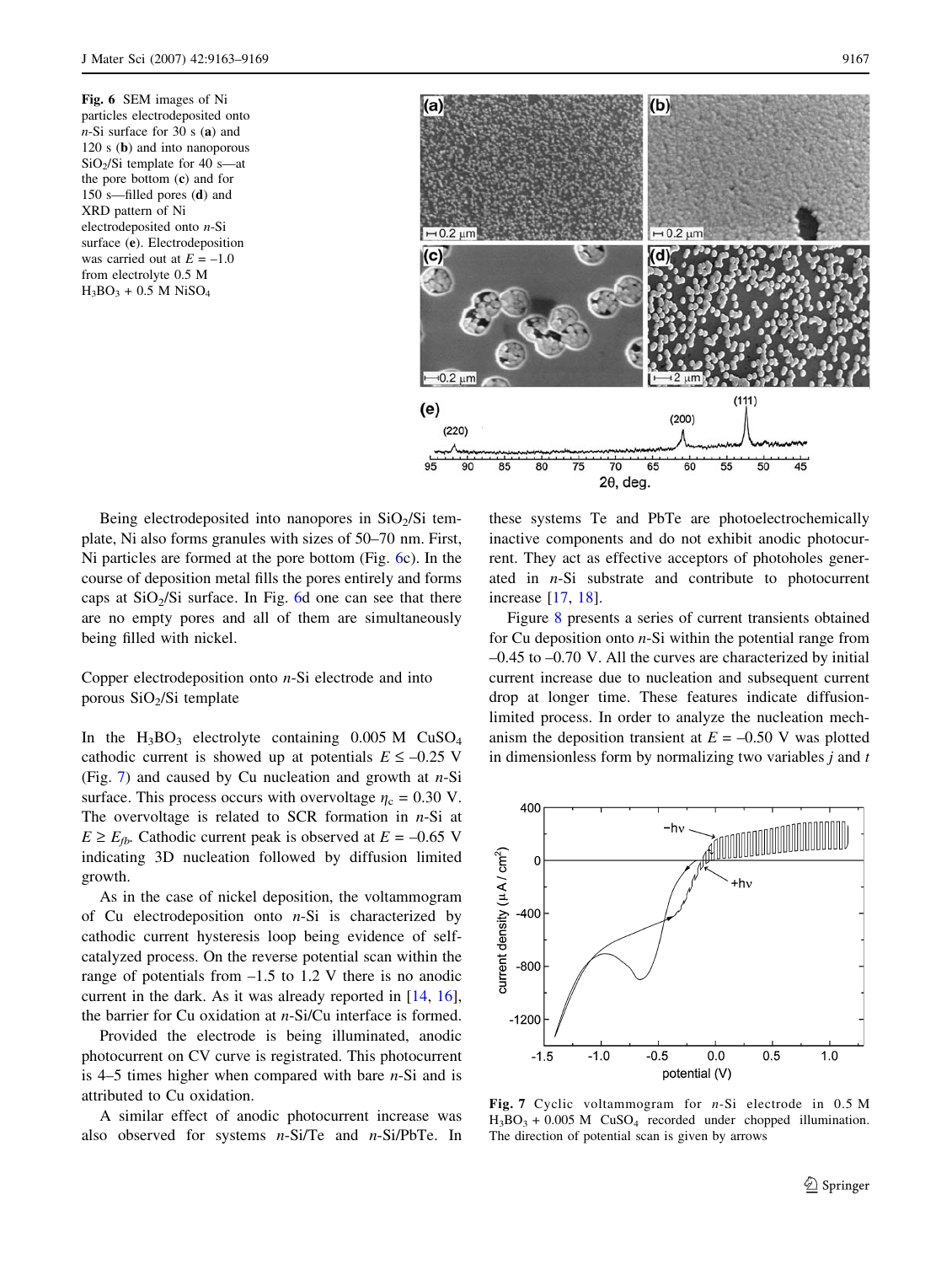<span id="page-5-0"></span>

Fig. 8 Current–time transients for copper deposition onto  $n-Si$  in  $0.5$  M H<sub>3</sub>BO<sub>3</sub> + 0.005 M CuSO<sub>4</sub> at different potentials recorded in the dark. The potentials applied are indicated on the plot. Inset—normalized current transient at  $E = -0.50$  V plotted in dimensionless form (O); the theoretical curve for instantaneous (broken line) and progressive (solid line) nucleation

with respect to maximum current  $j_{\text{max}}$  and time  $t_{\text{max}}$  at which the maximum current was observed.

For instantaneous nucleation the theoretical normalized rate law is given by [\[19](#page-6-0)]:

Fig. 9 SEM images of Cu particles electrodeposited onto  $n-Si$  during 30 s (a) and 120 s (**b**) and into nanoporous  $SiO<sub>2</sub>/Si$ template during 40 s (c) and 150 s (d) and XRD pattern of Cu electrodeposited onto n-Si surface (e). Electrodeposition was carried out at  $E = -0.5$  V from electrolyte 0.5 M  $H_3BO_3 + 0.005 M CuSO_4$ 

$$
\frac{j^2}{j_{\text{max}}^2} = 19,542 \left( \frac{t_{\text{max}} - t_0}{t - t_0} \right) \left[ 1 - \exp \left( -12,564 \frac{t - t_0}{t_{\text{max}} - t_0} \right) \right]^2
$$

For progressive nucleation the theoretical normalized rate law is given by [\[19](#page-6-0)]:

$$
\frac{j^2}{j_{\text{max}}^2} = 12,254 \left( \frac{t_{\text{max}} - t_0}{t - t_0} \right) \left[ 1 - \exp\left( -23,367 \frac{(t - t_0)^2}{(t_{\text{max}} - t_0)^2} \right) \right]^2
$$

where  $t_0$ —induction time i.e. the time needed to form a nucleus lager than the critical nucleus size.

The theoretical plots for progressive and instantaneous nucleation and experimental plot for Cu(II) reduction at  $E = -0.50$  V are given on inset in Fig. 8.

It could be seen that experimental deposition transient was in good agreement with the curve for progressive nucleation followed by diffusion-limited growth. These data are in close agreement with results obtained earlier for Cu deposition onto  $n-Si$  from sulphuric electrolytes  $[16,$  $[16,$  $20$ ] and boric electrolyte with HF (HBF<sub>4</sub>) additive [\[14](#page-6-0), [21](#page-6-0)].

According to SEM images (Fig. 9a and b), Cu formed on n-Si represents plane scale-shaped particles with sizes of 30–300 nm. XRD data point to fcc Cu phase with  $a = 0.362$  nm (Fig. 9e). Under the same conditions Cu electrodeposition into pores in  $SiO<sub>2</sub>/Si$  template was realized. Plane particles were obtained at the bottom of pores at the first stages of deposition (Fig. 9c). With time Cu fills the pores entirely and structures composed of cross-cut particles are formed (Fig. 9d). As for Ni deposition into